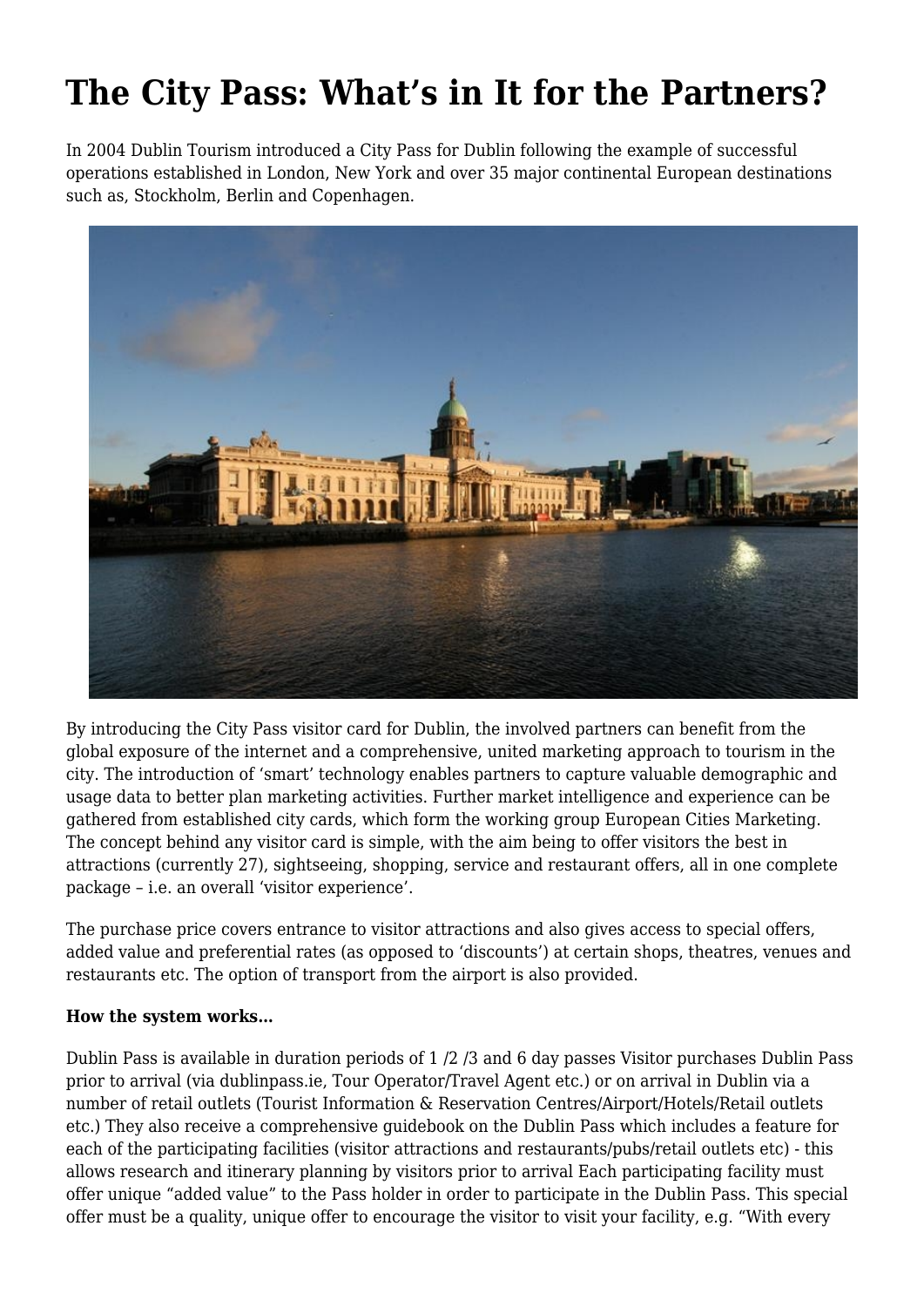€30 spent in retail outlet, Dublin Pass holder is given a particular quality gift" or "With every 2 main course meals purchased in a restaurant, a free bottle of wine will be offered to Dublin Pass holders"



## **Access to Valuable Statistical Data**

You also have the option of installing a Dublin Pass Reader in your facility which will give you access to valuable statistical data on Dublin Pass visitors. The Reader downloads information nightly and you can view and print reports on statistical information relating to visitors daily.

The technology being used is a state of the art system that has the highest level of functionality of any City Pass system in the world. By using this system, it is possible to considerably automate manual processes and to use it as the backbone of the city pass operation.

The information stored on the smart chip along with the reader's capacity to configure and download that information to a central database has provided the scheme with essential marketing information such as: Visitor flow and volume, Country of origin, Statistical mapping, Visitor tracking, Relationship marketing, Demographic profiling, or Success evaluation.

#### **Dublin Pass Statistics**

The Dublin Pass will celebrate its 5th Birthday in May 2009. Over its first four years of operation, the Dublin Pass, using Smart card technology, has provided Dublin Tourism and participating facilities with essential marketing and visitor demographic information. The following are some Dublin Pass statistics for your reference: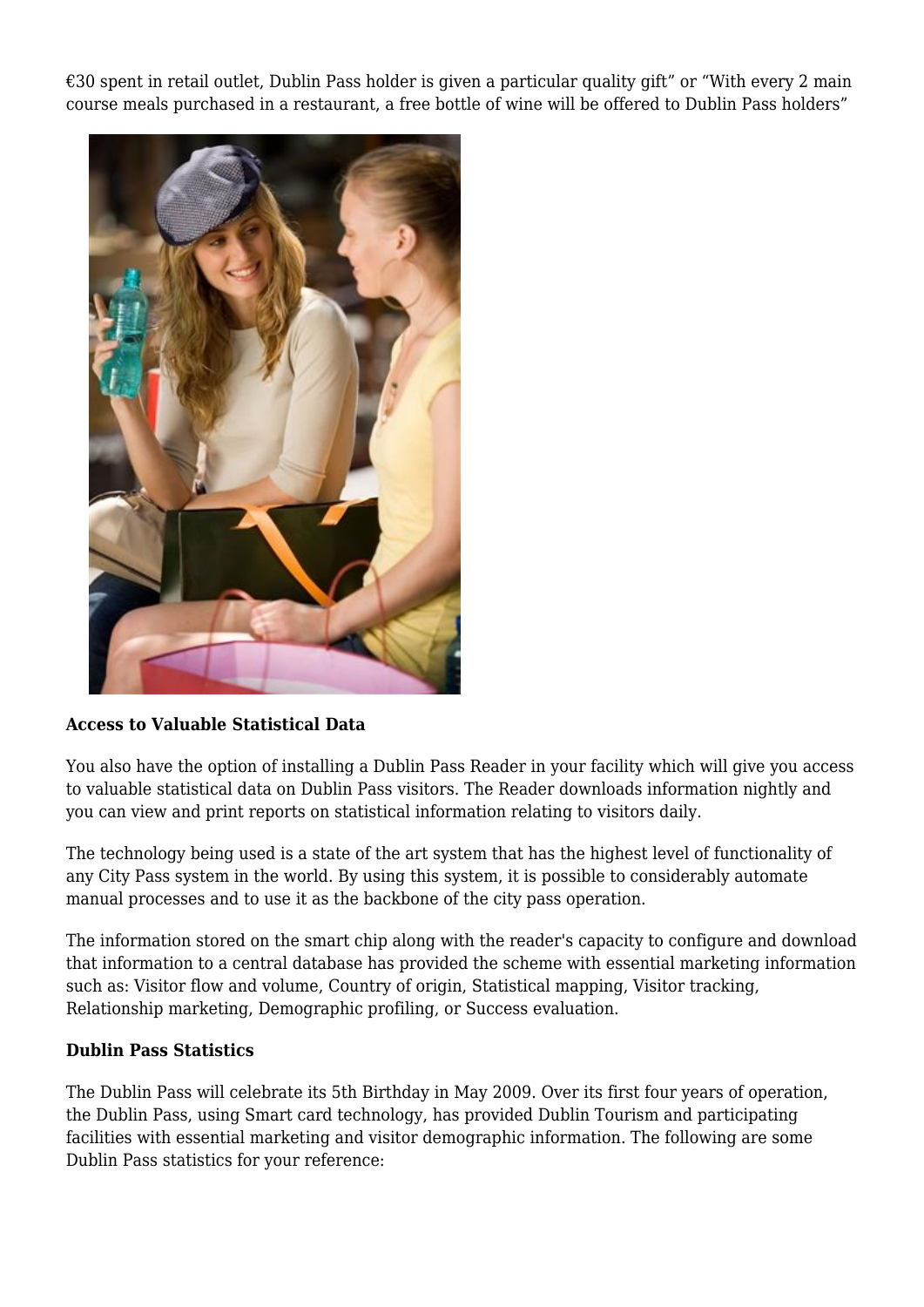

Visitor flow and volume – Dublin Pass holders made over 94,000 visits to participating attractions in 2007 Country of origin of Pass purchasers – 38% from the UK, 28% from the USA, over 9% from Central Europe and over 6% from Scandinavia. The remaining visitors come from over 55 countries Dublin Pass is promoted at over 40 trade and consumer shows worldwide each year including FITUR Madrid, ITB Berlin and WTM London. The Business Tourism Unit of Dublin Tourism offer, promote and sell the Dublin Pass to over 100 conference organisers each year VIP Dublin Passes were issued to over 700 visiting travel trade, press and media in 2007 to promote the Pass and each of its participants Over 100 tour operators and travel agents sell the Dublin Pass worldwide to their clients

## **Benefits for Participants**

By becoming involved in Dublin's official visitor card, the partners will experience the following benefits:

Inclusion in Dublin Pass guidebook, websites and comprehensive worldwide sales and marketing and PR strategy Maximizes exposure through a united marketing strategy Eliminates brand devaluation of facilities from 'discount' offers Increased visitor flow and numbers; increased visitor revenue (visitors who use a City Pass tend to have a greater spend on secondary goods, such as restaurants and souvenirs during their stay) Increased international customers and proven incremental revenue No. of participants in the Dublin Pass are strictly limited and once purchased, visitors will go to participating facilities as they will want to get value for their purchase Can provide essential statistical information on visitor flow and movement